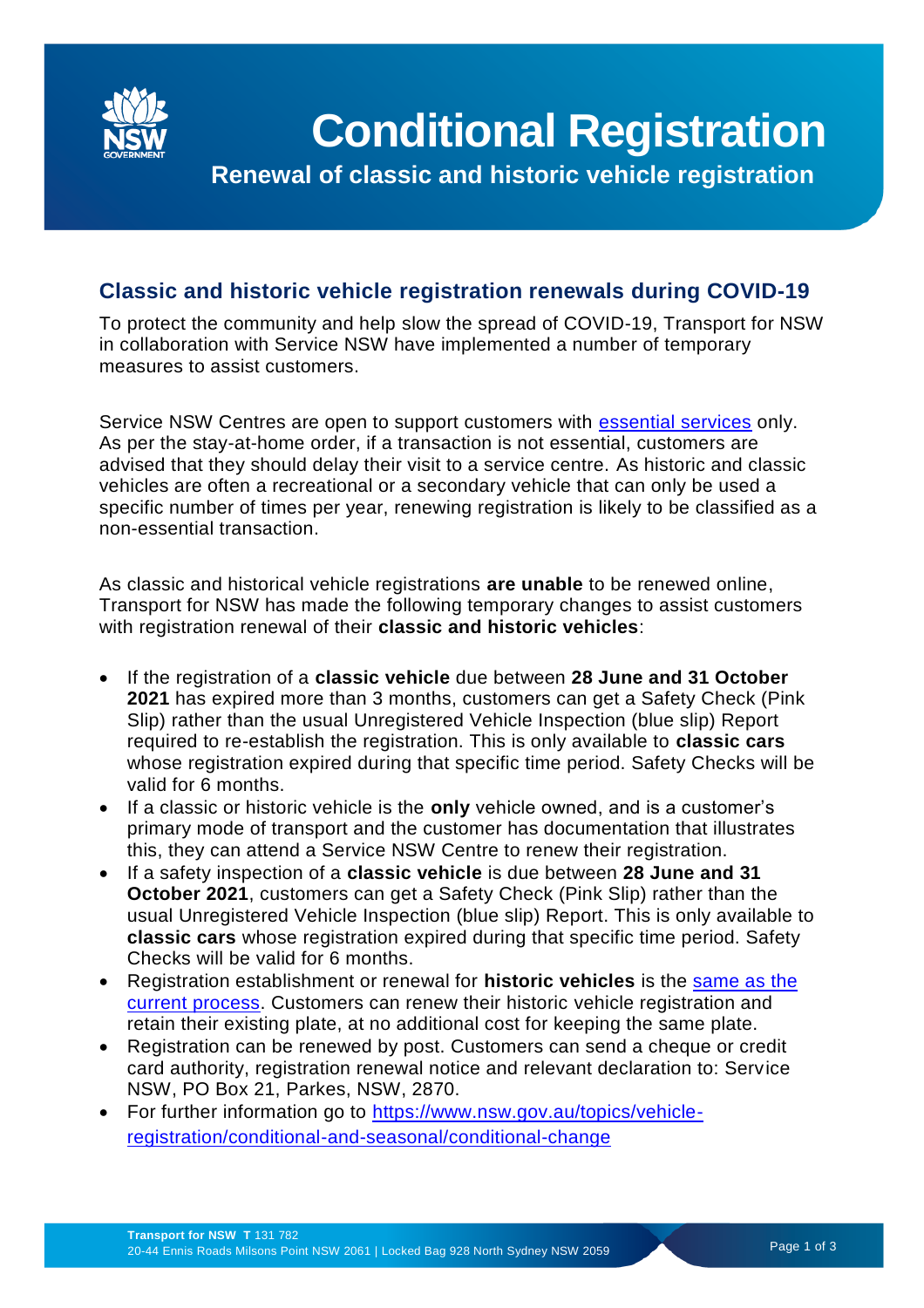# **Classic and historic vehicle – conditional registration renewals**

Due to the current restrictions in NSW, we have had to make some changes to the way you renew your classic and historic registration.

### **What do I do if my registration has expired?**

If your registration has expired since 28 June 2021, or is due to expire before 31 October 2021, you do not have to renew your registration. However, once it has expired, your vehicle will have a registration status of "suspended". This means you can not drive your vehicle and you must adhere to all restrictions placed on an unregistered vehicle. The "suspended" status will last for 3 months. During this time, you can [still renew your vehicle's registration.](https://www.nsw.gov.au/topics/vehicle-registration/how-to) However, after the 3 month suspended period has ended, your registration will be cancelled as per normal process.

## **What if my vehicle is my only form of transport?**

If your classic or historic vehicle is the only vehicle you own, and is your primary mode of transport, and you can provide documentation that illustrates this, you can still renew your registration. If you attend a Service NSW centre and notify the customer service representative, your transaction will be processed.

## **How do I renew my** *classic vehicle* **registration if it has expired?**

If your registration expires between 28 June and 31 October 2021, you will be able to obtain a Safety Check (Pink Slip) rather than the usual Unregistered Vehicle Inspection (blue slip) Report. This process is only available to classic cars whose registration expired during that specific time period.

You are only permitted to drive your unregistered vehicle on a public road to obtain the Safety Check or for another purpose directly associated with the registration process. Once you have received the Safety Check, you will be able to renew your vehicle registration with the existing plate, at no additional cost for keeping the same plate.